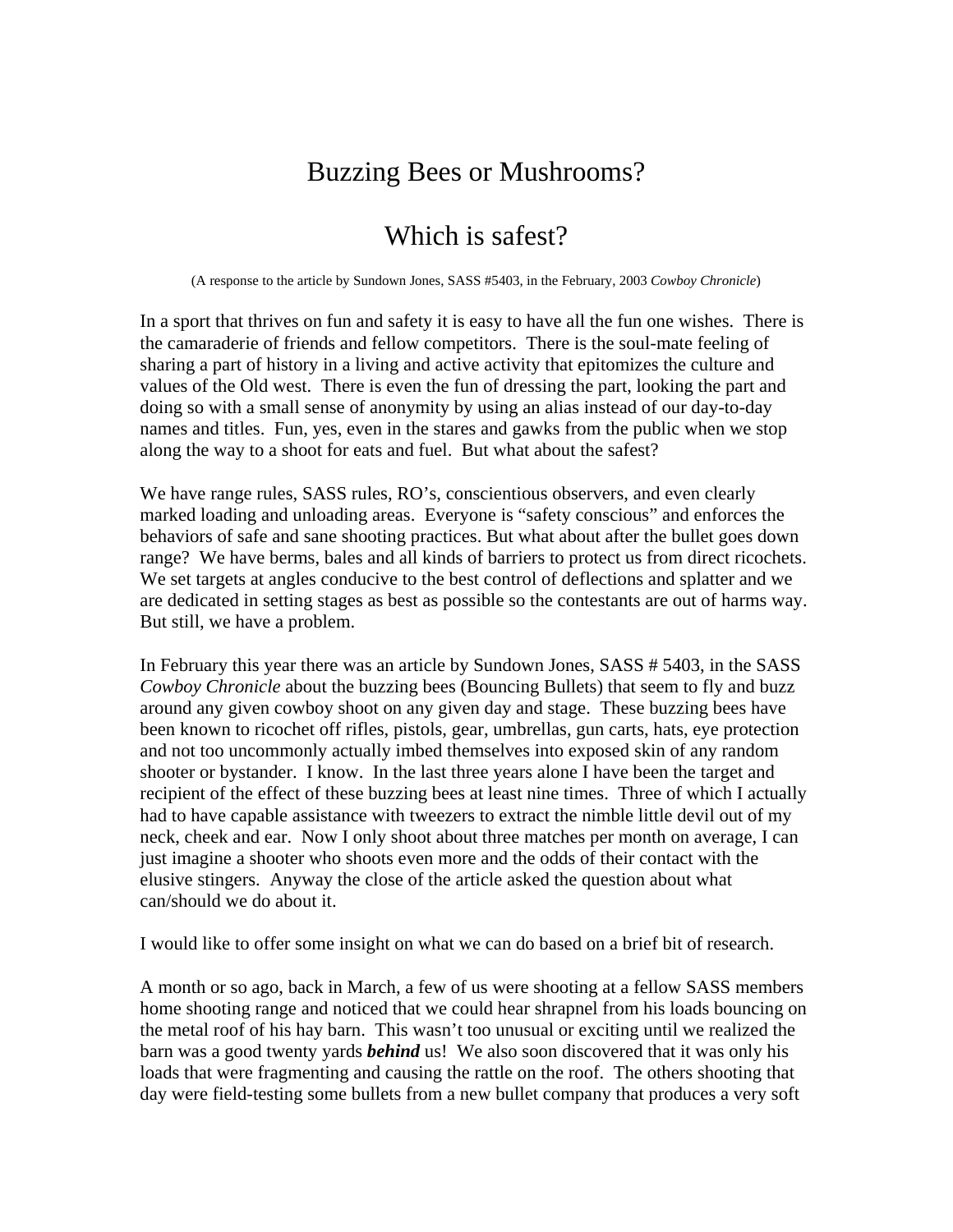lead alloy. The alloy the others were shooting was in the range of about 8 Brinnel Hardness (BHN). The loads from Wild Gene Hickup's ammo were from another company and were advertised as being an alloy in the range between 19 and 23 BHN. We all decided to stop and do a fairly structured test to see if there really was a difference.

We selected one target that seemed to predominate in sending the bullet pieces back over our heads and on to the roof. We then marked the spot from which the shots were fired and loaded a pistol with the harder alloy bullets. Sure enough, of the five rounds fired three resulted in the rattle of buzzing bees on the roof. We then loaded the same pistol with the same velocity load only using the softer alloy from the new company. Miraculously there were no reports of raining splatter on the roof. This procedure was repeated several times and the same results were experienced. Next the group decided to see how much of the bullets were recoverable from the catch pit under the target.

After raking a clean area beneath each of the five metal loosely hanging targets the pistols were loaded with the harder alloy ammunition. Again the raining of bees was evident. After a series of 25 shots we all went forward to inspect the ground under the targets. It was surprising to discover that we could only find eleven significant pieces of the individual bullets. The most common discovery was the bore sized base equal to about half of the original length of the bullet. This half a bullet piece was almost completely bore diameter, except for the very nose end, which had about a .040" to .080" bell effect (where did the rest of the bullet go?). The area was again raked clear and the same pistol was loaded with the same velocity load using the softer alloy bullet. Again 25 shots were fired at the series of targets. As before with these bullets, there was no rattle of raining buzzers on the barn roof. After the series of shooting we went forward to inspect the catch pit area. To our surprise we discovered that most of the bullets were of about "quarter sized" tulip blossomed mushrooms. These were bullets fired from a 357 magnum Ruger Vaquero using a standard cowboy action load. Those flattened bullets not found immediately below the target plates were found along a parallel axis to the target stands and ranged as far as ten feet to the side. Not all the recovered bullets (21) produced the classic tulip petal mushroom but all did demonstrate a complete flattening and weighed between 70% and 90% of original weight. The harder alloy bullet remains weighed at best 30% to 40% of original weight.

The accompanying photographs represent a sample of the recovered bullets. The larger "mushrooms" are from a 45 Colt using 200 grain bullets at a velocity of about 800 fps. The smaller mushrooms are from the test 357 Ruger using a 125gr bullet at near 700 fps. The two cylinders in the middle are 125gr hard alloy with a BHN between 19 and 23. One photo is from the nose end and the other is from the base end so you can see the petal expansion and the comparative amount of base left on the mushroom compared the longer base section from the harder bullet.

Please realize this was not a fully controlled experiment but it did seriously demonstrate the difference between soft and hard alloy bullets and fragmenting and ricocheting. We plan to do additional testing and would encourage any other readers so inclined to try the